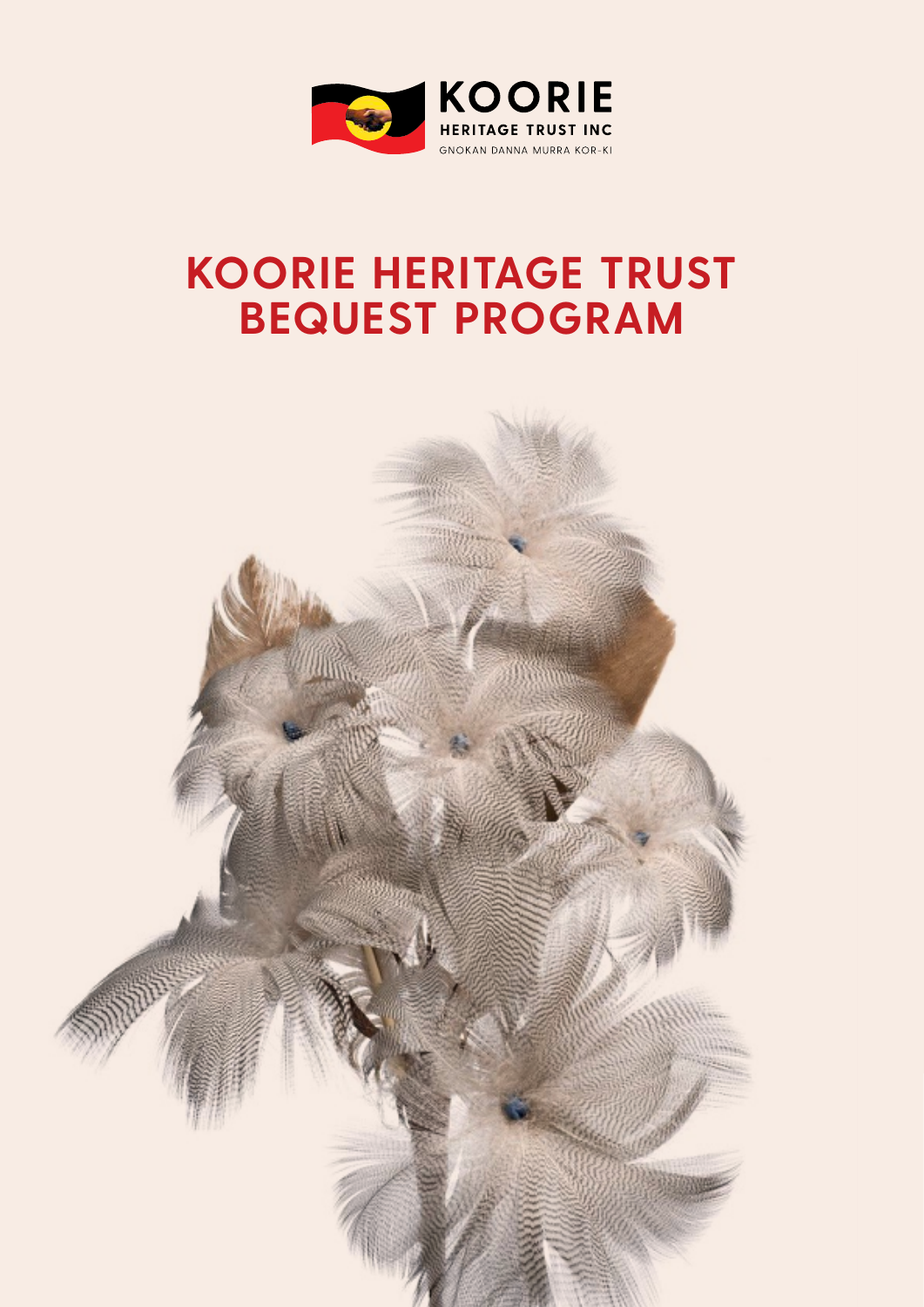**WOIWORUNG LANGUAGE OF THE WURUNDJERI PEOPLE**

# **WOMINJEKA, GNOKAN DANNA MURRA KOR-KI**

# *Welcome, give me your hand my friend*

**2**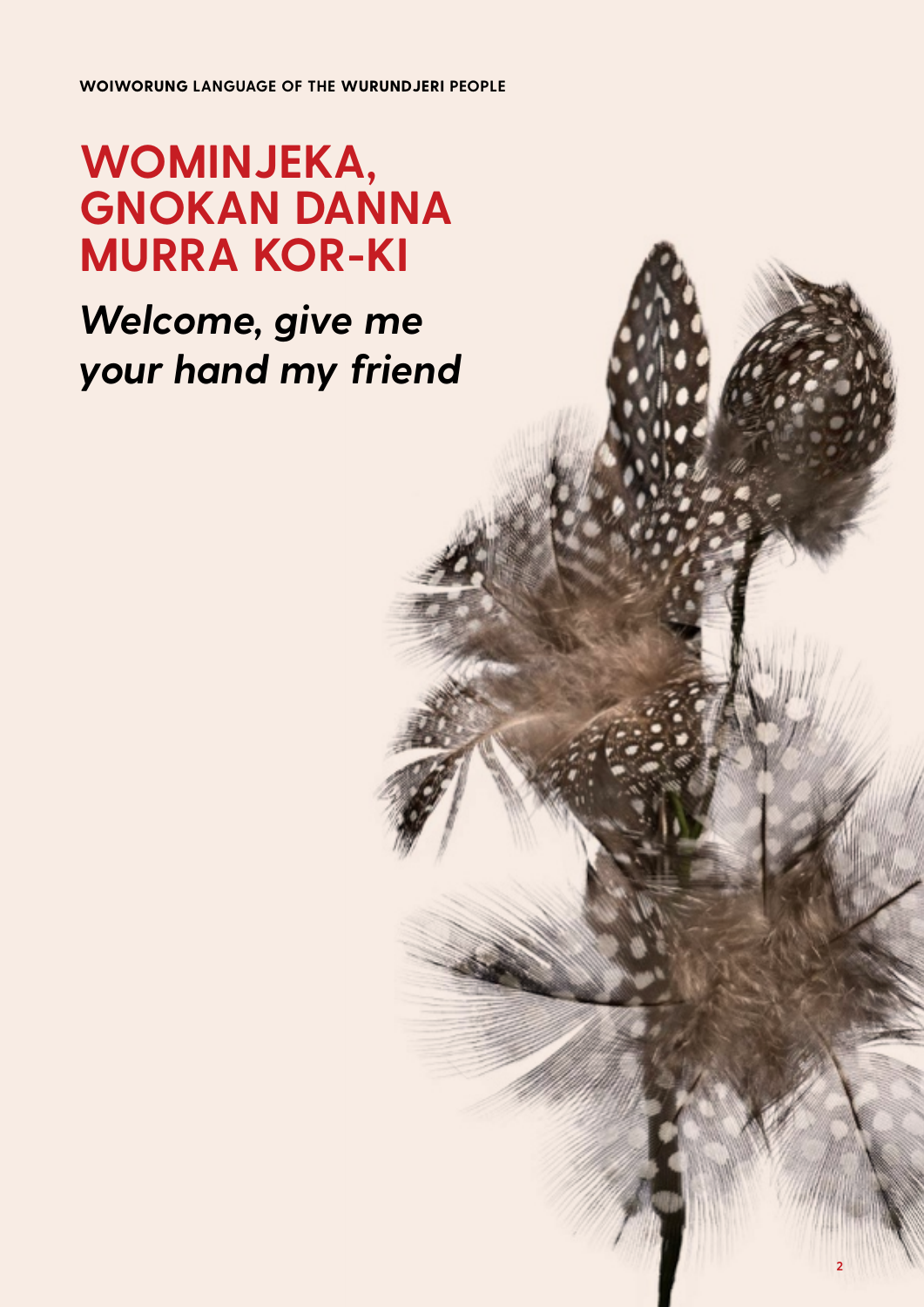# **WHO WE ARE**

# **OUR VISION, OUR PURPOSE, OUR MOTTO AND OUR VALUES.**

### **OUR VISION**

To live in a society where Aboriginal culture and history are a fundamental part of Victorian life.

### **OUR PURPOSE**

To promote, support and celebrate the continuing journey of the Aboriginal people of south- eastern Australia.

## **OUR MOTTO**

Gnokan Danna Murra Kor-ki — Give Me Your Hand My **Friend.** 

## **OUR VALUES**

Respect, Honesty, Reciprocity, Curiosity.

The Koorie Heritage Trust was established in 1985 by a respected Koorie Elder, the late Ron Castan AM QC, and Ron Merkel QC. It was registered as an incorporated association in 1992.

We are an Aboriginal-owned and managed not-for-profit organisation. We celebrated our 35th birthday in 2020 as a bold and adventurous 21st century organisation offering an inclusive and welcoming place for all.

We offer a unique range of programs and services to promote, support and celebrate the Aboriginal culture of south-eastern Australia.

Anticipating and embracing advances in digital technology, we aim to provide best-practice client service delivery, and meaningful engagement with young Koorie people. At the same time, we embrace technology to record the memories of our Elders for the benefit of present and future Koorie and non-Koorie generations.

Our key strategic goals – to strengthen, promote, extend and develop – facilitate the participation of the Koorie and wider

Victorian Aboriginal communities in our programs and services, while promoting cultural exchange for all Victorians.

Koorie Heritage Trust is a place for everyone; a unique space in which Koorie and non-Koorie people can experience, learn, connect and reconnect with the rich, powerful and living Aboriginal culture, heritage and histories of Victoria, in a safe environment. We are also a knowledge bank and vital community resource, as much a physical as well as a virtual space for sharing, learning, collaborating and creating.

As reflected in the vision of our founders, our current staff and Board, both Koorie and non-Koorie, represent reconciliation in action, striving to uphold our Vision and Purpose and acting in ways that reflect our Values.

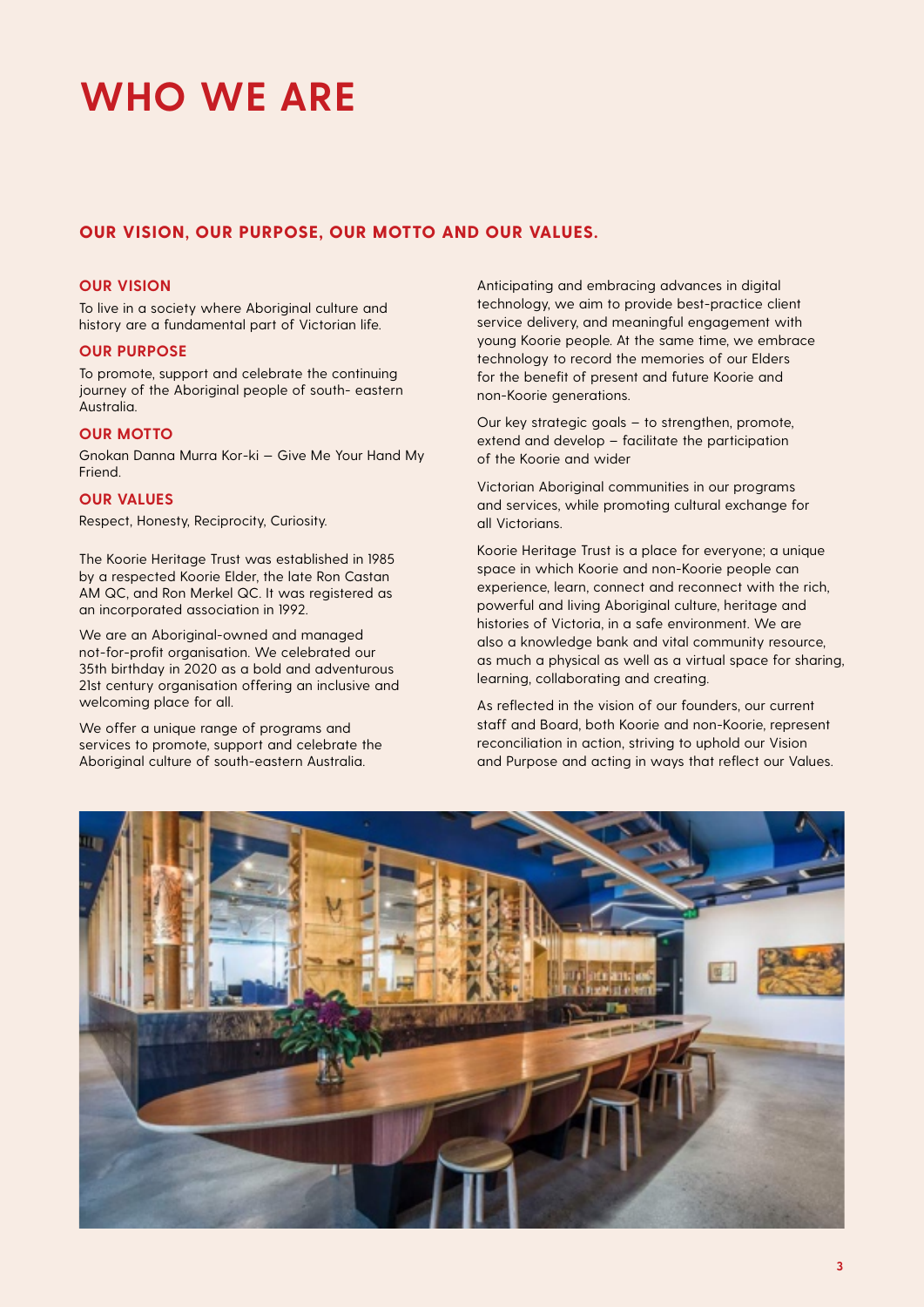# **WHAT WE DO**

# **WE ARE ONE OF THE OLDEST ABORIGINAL CULTURAL ORGANISATIONS IN AUSTRALIA AND OFFER THE FOLLOWING PROGRAMS:**

## **COLLECTIONS**

The Koorie Heritage Trust continues to conserve, care for and curate one of the largest and unique collections of historical material directly pertaining to the clans and nations of south-eastern Australia.

The collection is significant, extensive and irreplaceable, and comprises pre-contact, historical and contemporary items: historical artefacts and objects, contemporary sculptures, paintings, prints, photographs and a reference library. It provides a tangible link to connect the community to the past and assists in the ongoing building of Aboriginal culture and pride.

## **KOORIE FAMILY HISTORY SERVICE**

Our Koorie Family History Service is a leader in the field of Aboriginal genealogy and family history research. We provide an extensive family history service for Koorie members of the Stolen Generations.

## **ORAL HISTORY COLLECTION**

Since 1987, our Oral History Collection has captured knowledge and stories of culture on behalf of the Koorie community. The Collection encompasses over 2000 audio and visual recordings of Koorie people from across Victoria.

## **EXHIBITIONS**

We facilitate the sharing of Aboriginal art and support emerging and established Aboriginal artists through an extensive exhibitions program. In addition, we host travelling exhibitions and associated public programs.

### **CULTURAL EDUCATION**

Our Cultural Education programs are provided for schools, organisations, and the general public, and include guided walking tours of the Birrarung Marr (River of Mists/Yarra River) and other sites of cultural significance at Federation Square and within Melbourne.

Our Building Aboriginal Cultural Competency and Building Aboriginal Cultural Safety workshops provide professional and personal development, and training to major federal, state and local government departments as well as the general public and corporate sector. The program complements the Reconciliation Action Plans of many corporate and government bodies.

### **SHOPKOORIE**

shopKOORIE works with community artists and craftspeople from around Victoria to promote and sell their products. It stocks products that are designed and/or crafted in Victoria by Koorie artists and craftspeople, as well as other Aboriginal and Torres Strait Islander communities. shopKOORIE sells products to government departments, local councils, universities and government schools.

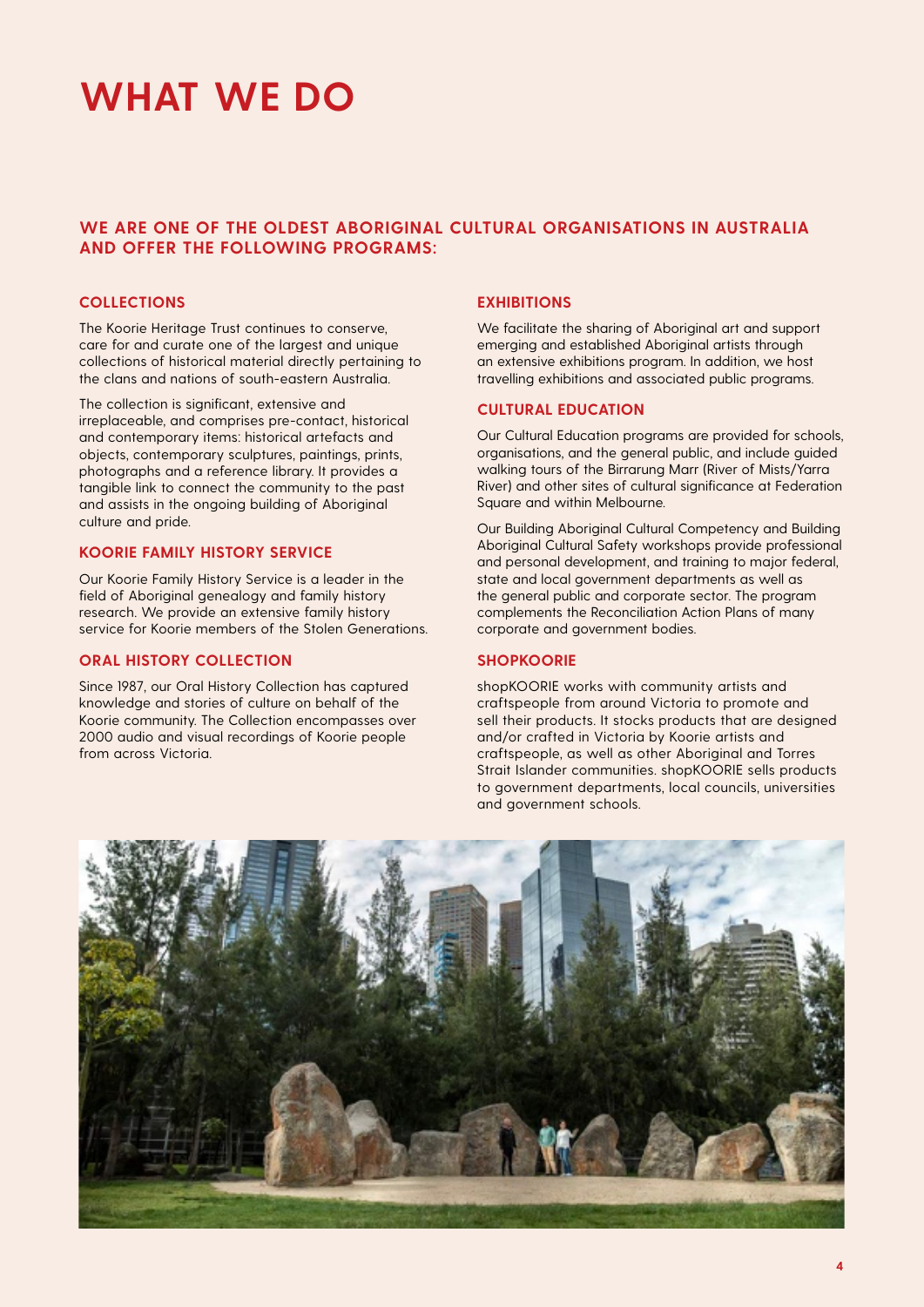# **MAKING A BEQUEST**

# **A BEQUEST IS A TRULY PERSONAL DECISION AND THE KOORIE HERITAGE TRUST DEEPLY VALUES THE PROFOUND IMPACT OF THESE GIFTS TO TRANSFORM ORGANISATIONS.**

We invite you to make a notified bequest in your Will.

### **You can do this by:**

- writing a letter to the KHT advising of your intention to make a bequest; or
- providing a copy of the relevant extract from your Will; or
- providing a confirming letter from your solicitor.

### **You can bequeath:**

- a specified amount of cash; or
- a percentage of the value of your estate; or
- a gift of an asset such as property or works of art; or
- a residual gift, which is a portion of what remains of your estate once all your gifts and costs are deducted.

You may also like to consider how you would like your gift to be used by the Koorie Heritage Trust.

If you would like the Trust to use the bequest for general purposes then the following wording is appropriate for use in your Will:

*I give* **[insert percentage]** *of my residuary estate to the Koorie Heritage Trust ABN 72 534 020 156 of Level 3, Yarra Building, Federation Square Melbourne, Vic 3000 for its general purposes for which the receipt of the Treasurer, Financial Officer or CEO shall be sufficient discharge to my Executor for the Bequest.*

### *OR*

*I give* **[insert dollar amount]** *to the Koorie Heritage Trust ABN 72 534 020 156 of Level 3, Yarra Building, Federation Square Melbourne, Vic 3000 for its general purposes for which the receipt of the Treasurer, Financial Officer or CEO shall be sufficient discharge to my Executor for the Bequest.*

If you would like the Trust to use the Bequest for a specific program or purpose then the following wording is appropriate for use in your Will:

*I give* **[insert percentage]** *of my residuary estate to the Koorie Heritage Trust ABN 72 534 020 156 of Level 3, Yarra Building, Federation Square Melbourne, Vic 3000 for [insert purpose] for which the receipt of the Treasurer, Financial Officer or CEO shall be sufficient discharge to my Executor for the Bequest.*

### *OR*

*I give* **[insert dollar amount]** *to the Koorie Heritage Trust ABN 72 534 020 156 of Level 3, Yarra Building, Federation Square Melbourne, Vic 3000 for [insert purpose] for which the receipt of the Treasurer, Financial Officer or CEO shall be sufficient discharge to my Executor for the Bequest.*

For peace of mind we recommend seeking legal advice on the terms of your Will.

### **BEQUESTS MAKE A DIFFERENCE**

The Norma Gleeson Bequest was established in 2012 and its sole beneficiary is the Koorie Heritage Trust. The Bequest supports a range of programs including the employment of Indigenous Cultural Interpreters and members of the Indigenous community in the development and delivery of programs of benefit to the Indigenous and non-Indigenous community to honour Norma's legacy as a passionate advocate of Aboriginal rights.

When you choose to leave a bequest to the Koorie Heritage Trust you know that it will be a legacy that lasts.

For further information, please contact us so that we can ensure your gift reflects the generosity of your spirit and intention.

### **CONTACT**

Tom Mosby, CEO 03 8662 6308 tommosby@koorieheritagetrust.com Koorie Heritage Trust Inc ABN 72 534 020 156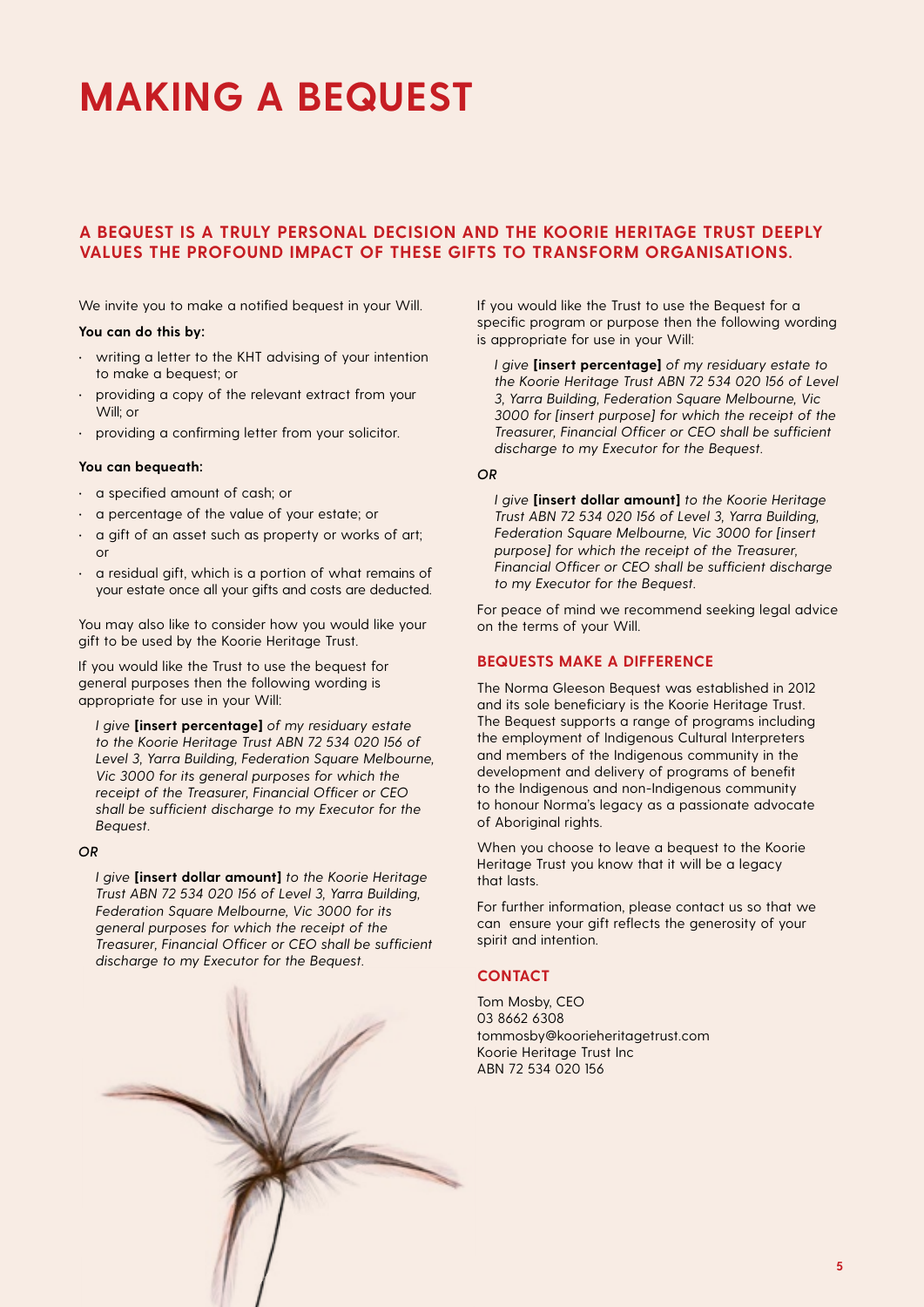*"We value your support of the Koorie Heritage Trust where we promote, support and celebrate the world's oldest and continuous living culture"*

**IAN HAMM, CHAIRPERSON, KOORIE HERITAGE TRUST**